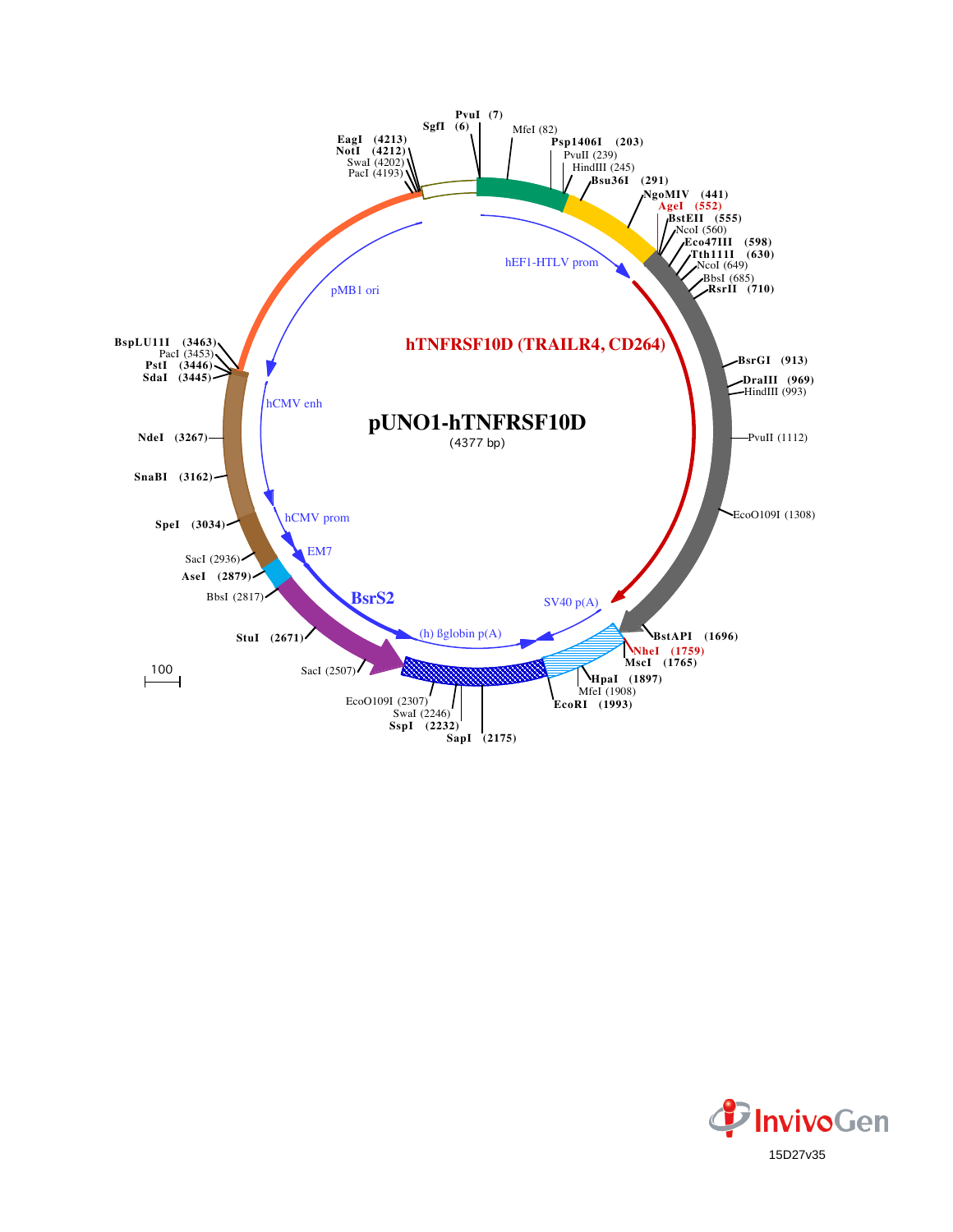**SgfI (6) PvuI (7)**

MfeI (82)

|     | 101 GAGAAGGTGGCGCGGGGTAAACTGGGAAAGTGATGTCGTGTACTGGCTCCGCCTTTTTCCCGAGGGTGGGGGAACCGTATATAAGTGCAGTAGTCGCC                                                                                                                                                                                                                                                                                                                                                                                                                                                                                                                                                                                                                                                                                                                                                                        |                                                     |                 |     |               |                                |              |                                   |             |             |              |             |              |                                          |
|-----|-------------------------------------------------------------------------------------------------------------------------------------------------------------------------------------------------------------------------------------------------------------------------------------------------------------------------------------------------------------------------------------------------------------------------------------------------------------------------------------------------------------------------------------------------------------------------------------------------------------------------------------------------------------------------------------------------------------------------------------------------------------------------------------------------------------------------------------------------------------------------------|-----------------------------------------------------|-----------------|-----|---------------|--------------------------------|--------------|-----------------------------------|-------------|-------------|--------------|-------------|--------------|------------------------------------------|
|     | Psp1406I (203)                                                                                                                                                                                                                                                                                                                                                                                                                                                                                                                                                                                                                                                                                                                                                                                                                                                                |                                                     |                 |     |               | HindIII $(245)$<br>PvuII (239) |              |                                   |             |             |              |             |              | <b>Bsu36I</b> (291)                      |
|     | 301 GCCATCCACGCCGGTTGAGTCGCGTTCTGCCGCCTCCCGCCTGTGGTGCCTCCTGAACTGCGTCCGCCGTCTAGGTAAGTTTAAAGCTCAGGTCGAGACC                                                                                                                                                                                                                                                                                                                                                                                                                                                                                                                                                                                                                                                                                                                                                                      |                                                     |                 |     |               |                                |              |                                   |             |             |              |             |              |                                          |
|     |                                                                                                                                                                                                                                                                                                                                                                                                                                                                                                                                                                                                                                                                                                                                                                                                                                                                               |                                                     |                 |     |               | $NgoMIV$ (441)                 |              |                                   |             |             |              |             |              |                                          |
|     |                                                                                                                                                                                                                                                                                                                                                                                                                                                                                                                                                                                                                                                                                                                                                                                                                                                                               |                                                     |                 |     |               |                                |              | <b>BstEII</b> (555)<br>AgeI (552) | NcoI (560)  |             |              |             |              | Eco47III                                 |
|     | 501 TCTGTTCTGCGCCGTTACAGATCCAAGCTGTGACCGGCGCCTACCTGAGATCACCGGTCACCATGGGACTTTGGGGACAAAGCGTCCCGACCGCCTCGAG<br>601 CGCTCGAGCAGGGCGCTATCCAGGAGCCAGGACAGCGTCGGGAACCAGACCATGGCTCCTGGACCCCAAGATCCTTAAGTTCGTCGTCTTCATCGTCGCG<br>13 A R A G R Y P G A R T A S G T R P W L L D P K I L K F V V F I V A                                                                                                                                                                                                                                                                                                                                                                                                                                                                                                                                                                                  |                                                     |                 |     | Tth111I (630) |                                | NcoI $(649)$ |                                   |             |             |              |             | BbsI (685)   | 1 <sup>t</sup> M G L W G O S V P T A S S |
|     | 701 GTTCTGCTGCCGGTCCGGGTTGACTCTGCCACCATCCCCCGGCAGGACGAAGTTCCCCAGCAGACAGTGGCCCCACAGCAACAGAGGCGCAGCCTCAAGG<br>47 V L L P V R V D S A T I P R Q D E V P Q Q T V A P Q Q Q R R S L K<br>801 AGGAGGAGTGTCCAGCAGGATCTCATAGATCAGAATATACTGGAGCCTGTAACCCGTGCACAGAGGGTGTGGATTACACCATTGCTTCCAACAATTTGCC<br>80 E E E C P A G S H R S E Y T G A C N P C T E G V D Y T I A S N N L P<br>113) SCLLCTVCKSGOTNKSSCTTTRDTVCOCEKGSF<br>1001 CAGGATAAAAAACTCCCCTGAGATGTGCCGGACGTGTAGAACAGGGTGTCCCAGAGGGATGGTCAAGGTCAGTAATTGTACGCCCCGGAGTGACATCAAGT<br>147 OD K N S P E M C R T C R T G C P R G M V K V S N C T P                                                                                                                                                                                                                                                                                  | $RsrII$ (710)<br><b>BsrGI</b> (913)<br>PvuII (1112) |                 |     |               |                                |              |                                   |             |             | DraIII (969) | <b>R</b>    | -S<br>D      | HindIII (993)                            |
| 213 | 1101 GCAAAAATGAATCAGCTGCCAGTTCCACTGGGAAAACCCCAGCAGCGGAGGAGACAGTGACCACCATCCTGGGGATGCTTGCCTCTCCCTATCACTACCT<br>180NC K N E S A A S S T G K T P A A E E T V T T I L G M L A S P Y H Y L<br>1201 TATCATCATAGTGGTTTTAGTCATCATTTTAGCTGTGGTTGTGGTTGGCTTTTCATGTCGGAAGAAATTCATTTCTTACCTCAAAGGCATCTGCTCAGGT<br>IIIVVLVIILAVVVVGFSCRKKFI<br>1301 GGTGGAGGAGGTCCCGAACGTGTGCACAGAGTCCTTTTCCGGCGGCGTTCATGTCCTTCACGAGTTCCTGGGGCGGAGGACAATGCCCGCAACGAGACCC<br>247 G G G G P E R V H R V L F R R R S C P S R V P G A E D N A R N E T<br>1401 TGAGTAACAGATACTTGCAGCCCACCCAGGTCTCTGAGCAGGAAATCCAAGGTCAGGAGCTGGCAGAGCTAACAGGTGTGACTGTAGAGTCGCCAGAGGA<br>280 L S N R Y L Q P T Q V S E Q E I Q G Q E L A E L T G V T V E S P<br>1501 GCCACAGCGTCTGCTGGAACAGGCAGAAGCTGAAGGGTGTCAGAGGAGGAGGCTGCTGGTTCCAGTGAATGACGCTGACTCCGCTGACATCAGCACCTTG<br>313 P Q R L L E Q A E A E G C Q R R R L L V P V N D A | EcoO109I (1308)                                     |                 |     |               |                                |              |                                   |             |             | D            | S Y L K G   |              | $C$ S G<br>S A D I S T L                 |
|     | 1601 CTGGATGCCTCGGCAACACTGGAAGAAGGACATGCAAAGGAAACAATTCAGGACCAACTGGTGGGCTCCGAAAAGCTCTTTTATGAAGAAGATGAGGCAG<br>347 L D A S A T L E E G H A K E T I O D O L V G S E K L F Y E E D E A<br>1701 GCTCTGCTACGTCCTGCCTGTGAAAGAATCTCTTCAGGAAACCAGAGCTTCCCTCATTTGCTAGCTGGCCAGACATGATAAGATACATTGATGAGTTTGG                                                                                                                                                                                                                                                                                                                                                                                                                                                                                                                                                                               |                                                     |                 |     |               |                                |              |                                   | NheI (1759) | MscI (1765) |              |             |              | <b>BstAPI</b> (1696)                     |
|     | 380 C S A T S C L                                                                                                                                                                                                                                                                                                                                                                                                                                                                                                                                                                                                                                                                                                                                                                                                                                                             |                                                     |                 |     |               |                                |              |                                   |             |             |              |             |              | HpaI (1897)                              |
|     | 1801 ACAAACCACAACTAGAATGCAGTGAAAAAAATGCTTTATTTGTGAAATTTGTGATGCTATTGCTTTATTTGTAACCATTATAAGCTGCAATAAACAAGTT                                                                                                                                                                                                                                                                                                                                                                                                                                                                                                                                                                                                                                                                                                                                                                     |                                                     |                 |     |               |                                |              |                                   |             |             |              |             |              |                                          |
|     | 1901 AACAACAACAATTGCATTCATTTTATGTTTCAGGTTCAGGGGGAGGTGTGGGAGGTTTTTTTAAAGCAAGTAAAACCTCTACAAATGTGGTATGG <b>AATTCT</b>                                                                                                                                                                                                                                                                                                                                                                                                                                                                                                                                                                                                                                                                                                                                                            | MfeI (1908)                                         |                 |     |               |                                |              |                                   |             |             |              |             |              | EcoRI (1993)                             |
|     | 2001 AAAATACAGCATAGCAAAACTTTAACCTCCAAATCAAGCCTCTACTTGAATCCTTTTCTGAGGGATGAATAAGGCATAGGCATCAGGGGCTGTTGCCAAT                                                                                                                                                                                                                                                                                                                                                                                                                                                                                                                                                                                                                                                                                                                                                                     |                                                     |                 |     |               |                                |              |                                   |             |             |              |             |              |                                          |
|     | 2101 GTGCATTAGCTGTTTGCAGCCTCACCTTCTTTCATGGAGTTTAAGATATAGTGTATTTTCCCAAGGTTTGAACTAGCTCTTCATTTCTTTATGTTTTAAA                                                                                                                                                                                                                                                                                                                                                                                                                                                                                                                                                                                                                                                                                                                                                                     |                                                     |                 |     |               |                                |              |                                   |             |             |              | SapI (2175) |              |                                          |
|     |                                                                                                                                                                                                                                                                                                                                                                                                                                                                                                                                                                                                                                                                                                                                                                                                                                                                               |                                                     |                 |     | SspI (2232)   |                                | SwaI (2246)  |                                   |             |             |              |             |              |                                          |
|     | 2301 ATGCTCAAGGCCCTTCATAATATCCCCCAGTTTAGTAGTTGGACTTAGGGAACAAAGGAACCTTTAATAGAAATTGGACAGCAAGAAAGCGAGCTTCTAG                                                                                                                                                                                                                                                                                                                                                                                                                                                                                                                                                                                                                                                                                                                                                                     | EcoO109I (2307)                                     |                 |     |               |                                |              |                                   |             |             |              |             |              |                                          |
|     | 2401 CTTTAGTTCCTGGTGTACTTGAGGGGGATGAGTTCCTCAATGGTGGTTTTGACCAGCTTGCCATTCATCTCAATGAGCACAAAGCAGTCAGGAGCATAGT<br>$141$ $\bullet$                                                                                                                                                                                                                                                                                                                                                                                                                                                                                                                                                                                                                                                                                                                                                  |                                                     | N R T Y K L P I | LEE |               | I T T K V L K G N M E          |              |                                   |             | - 1         | L.           | V F<br>C D  | $\mathsf{P}$ | AY D                                     |
|     | SacI (2507)<br>2501 CAGAGATGAGCTCTCTGCACATGCCACAGGGGCTGACCACCCTGATGGATCTGTCCACCTCATCAGAGTAGGGGTGCCTGACACAGCCACAATGGTGTCAAA<br>108 SILERCM GCPS V V R I S R D V E D S Y P H R V A V I T D F                                                                                                                                                                                                                                                                                                                                                                                                                                                                                                                                                                                                                                                                                    |                                                     |                 |     |               |                                |              |                                   |             |             |              |             |              |                                          |